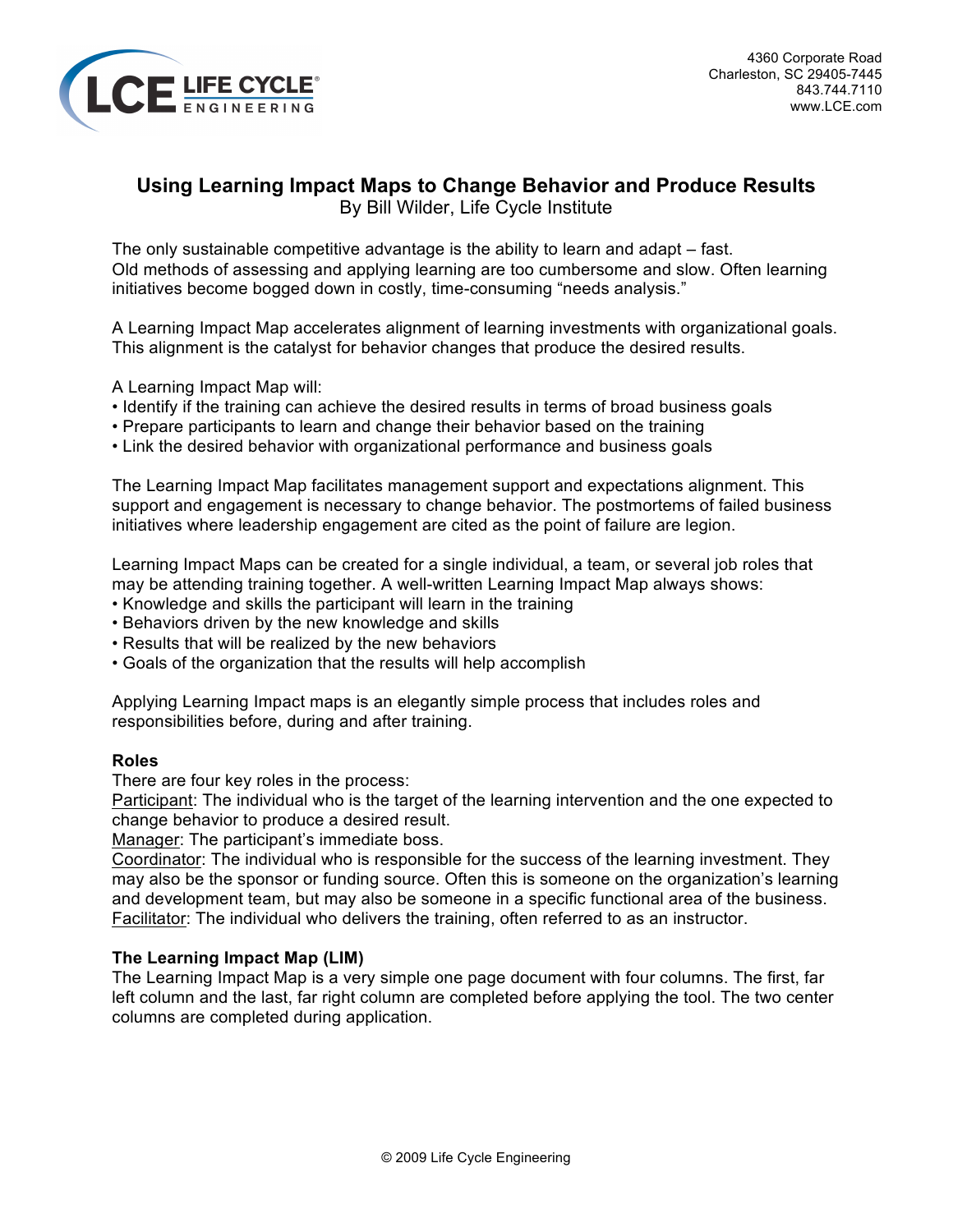

# **Learning Impact Map**

| Name:             |                                 | Date:                   |                    |
|-------------------|---------------------------------|-------------------------|--------------------|
| What I will learn | What will I do with my learning | What results will I get | Organization goals |
|                   |                                 |                         |                    |
|                   |                                 |                         |                    |
|                   |                                 |                         |                    |
|                   |                                 |                         |                    |
|                   |                                 |                         |                    |
|                   |                                 |                         |                    |
|                   |                                 |                         |                    |
|                   |                                 |                         |                    |
|                   |                                 |                         |                    |
|                   |                                 |                         |                    |
|                   |                                 |                         |                    |
|                   |                                 |                         |                    |
|                   |                                 |                         |                    |
|                   |                                 |                         |                    |
|                   |                                 |                         |                    |
|                   |                                 |                         |                    |

Life Cycle Institute · 4360 Corporate Road · Charleston, SC 29405 · 800-556-9589 · education@LCE.com · www.LCE.com

# **Applying Learning Impact Maps**

# **Before Training**

The coordinator works with the leadership and the facilitator to complete the first and last columns of the Learning Impact Map. Learning investments are made to advance the success of the organization by advancing specific goals. The starting point for using the map is the last column on the far right, which identifies the organization goals advanced by the learning objectives.

The learning objectives are described in the first column on the left. While the training may seek to fulfill many objectives, the key here is to focus on a few. Less is more. Three specific, active, measureable objectives is a practical number. This is completed in advance by the coordinator with input from the manager and facilitator.

The coordinator schedules time with the managers of the participants to describe the manager's role and secure their commitment to fulfill it. During this scheduled time, the coordinator:

- Reviews the organizational goals
- Describes the training learning objectives
- Impresses on the manager how their engagement will impact the desired behavior change
- Demonstrates how to "read" the LIM
- Provides questions for the manager to use in the pre-training meetings with participants, including: